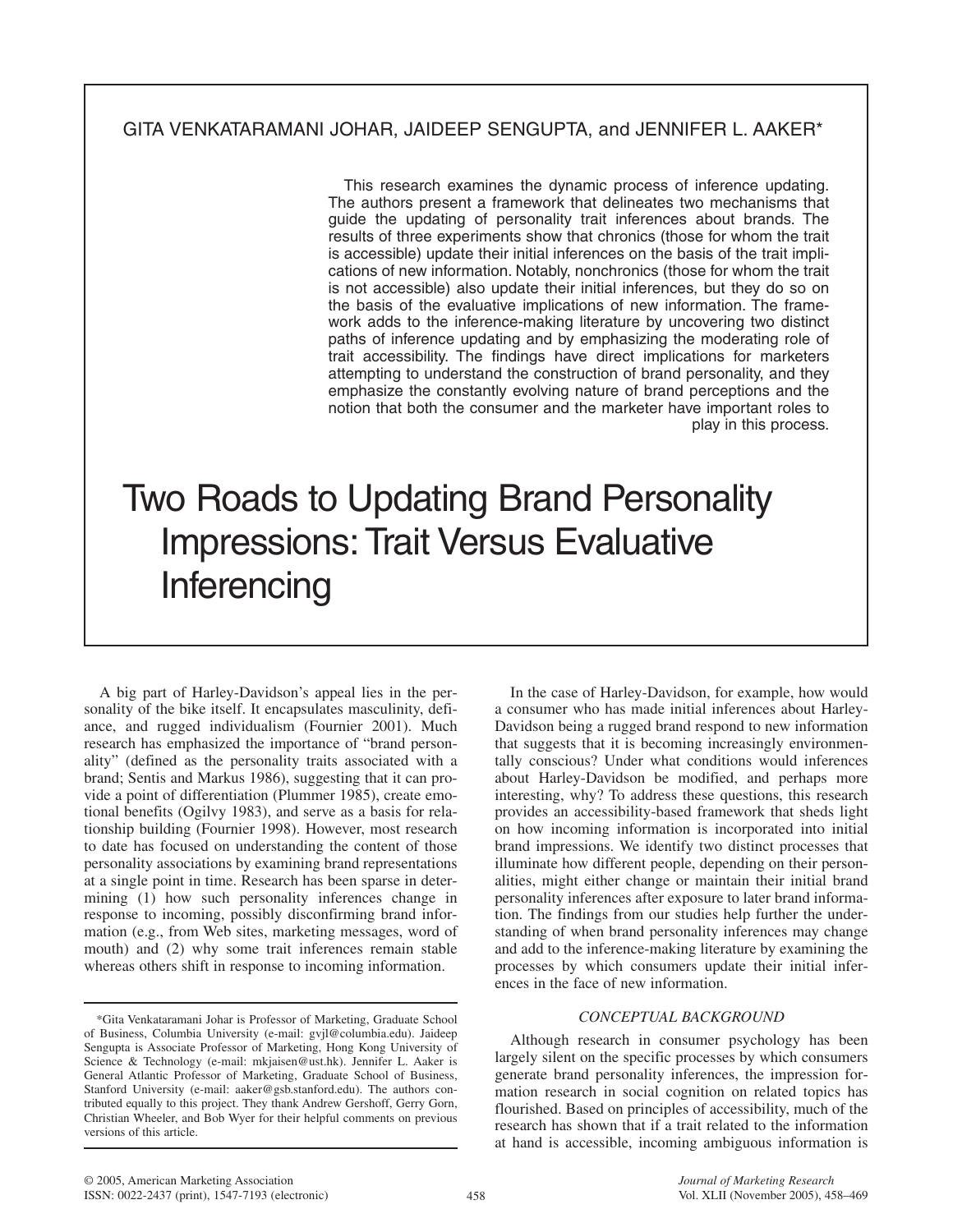likely to be interpreted in terms of that trait (Higgins 1996; Schwarz 1995; Wyer and Srull 1989). Thus, people for whom a personality trait is chronically accessible—that is, those who tend to activate and use specific personality traits to a high degree (hereinafter, "chronics")—are more likely than people for whom that trait is not accessible (hereinafter, "nonchronics") to use that trait in forming inferences about a target person (Higgins, King, and Mavin 1982). To illustrate, people with high chronicity scores on the "conceited" trait are more likely than people with low chronicity scores on that trait to infer that ambiguously described behaviors of a fictitious target person (e.g., a student claiming that her papers were always better than those of her classmates) reflect conceit (Higgins and Brendl 1995).

On the basis on the impression formation research on the effects of chronicity, we propose that chronics are more likely than nonchronics to make brand personality inferences from trait-relevant information. The implication of such a finding is central to marketers attempting to develop brand personality associations because it sheds light on when and to what degree such efforts will be effective. For example, when consumers are presented with a brand claim such as "X brand's clothing designs are worn by top New York models," those for whom the trait "sophistication" is chronically accessible are more likely to imbue the brand with the relevant personality trait (i.e., sophisticated) than are those for whom the trait is not chronically accessible.1

Trait inferencing for nonchronics can occur when trait accessibility is heightened temporarily through situational methods such as priming or through the salience of the presented information itself (Higgins 1996). For example, Srull and Wyer (1980) increased the accessibility of the trait "hostility" by having participants complete a sentence construction task using hostile words (e.g., leg, break, arm, his) before they were exposed to behavioral information about a target person. Subsequently, primed participants rated the target as being more hostile than did those in the control condition. Similar effects have been obtained when temporary accessibility was induced by increasing trait salience through presentation of an increased number of target behaviors pertaining to the underlying trait (Srull and Wyer 1979).

In the brand personality inferencing domain, the use of priming or salience procedures should also temporarily increase trait accessibility for nonchronics, thus facilitating personality inferences based on trait-related information. Heightened situational accessibility is unlikely to facilitate trait inferencing further for chronics, for whom the trait is chronically accessible. Although chronics may engage in greater brand personality inferencing than nonchronics under control conditions, increasing temporary trait accessibility should eliminate group differences. In this research,

we create conditions of heightened situational accessibility to ensure equivalent initial inferencing by chronics and nonchronics, and then we examine differences in the way their initial inferences are updated in response to subsequent information.2

#### *Updating Impressions*

Of primary importance to this research are the following questions: After consumers form brand personality inferences, how do they react to new trait-relevant information? Will consumers update initial brand personality inferences to reflect new information? Does the manner in which the consumer formed his or her initial inference (chronic trait accessibility versus situational priming) matter? Although the literature on belief updating suggests that beliefs are often resistant to change (Lord, Ross, and Lepper 1979), this finding applies to situations in which strong initial impressions have already formed (Higgins and Bargh 1987). In other cases, updating is observed. The key question is when and how updating occurs.

Recent research on judgment revision (Fabrigar and Petty 1999; Lord and Lepper 1999) suggests that people are likely to reconsider their initial judgments in light of new (possibly disconfirming) information if certain conditions are met. Building on this research, Pham and Muthukrishnan (2002) lay out three conditions: First, the target of the new information should be accessible in memory. Second, the new information should be compatible or alignable with information retrieved from memory (i.e., the new information should share a common dimension with prior evidence; Muthukrishnan, Pham, and Mungale 1999). Third, the new information should be diagnostic. For example, Pham and Muthukrishnan (2002) use the positioning of a brand (e.g., abstract versus attribute specific) to create conditions of compatibility versus incompatibility between initial information and new information (e.g., both the initial information and the new information were abstract rather than one being abstract and the other being attribute specific). Their results demonstrate that the new information is more likely to have an influence on judgments when it is compatible with the initial information. Building on this work, we focus on (1) situations in which consumers have formed initial brand personality inferences and then receive additional diagnostic information about the brand and (2) the processes by which consumers update their inferences.

Our conceptual framework (see Figure 1) bridges the work on inference making in consumer behavior and accessibility-based research in psychology, and it posits two routes by which people update their initial inferences in response to new trait-relevant brand information. We build our framework on the premise that consumers who have the relevant personality trait accessible at the point of exposure to the new information (e.g., chronics or even nonchronics for whom the trait is made temporarily accessible before receiving the new information) are likely to make a brand

<sup>&</sup>lt;sup>1</sup>Note that such a claim is directly related to sophistication rather than being ambiguous. In this research, we focus on such types of information because most marketing claims are related to the personality associations that the brand wishes to convey and are unlikely to be ambiguous. The chronicity difference should prevail even for such relatively unambiguous brand information because brand personality inferencing is not as functional and frequent as person impression formation; thus, ambiguous information about a brand may lead to low levels of personality inferencing in general (compared with the case of person perception; for differences between social cognition and marketing stimuli, see Kardes 1986).

<sup>2</sup>An initial study, which we do not report here because of space limitations, supported the premise that chronics (versus nonchronics) engage in greater initial brand personality inferencing when provided with brand information related to that trait. However, this difference disappears under conditions of heightened situational trait accessibility induced by priming; in this case, nonchronics engage in a similarly high level of initial inferencing as chronics.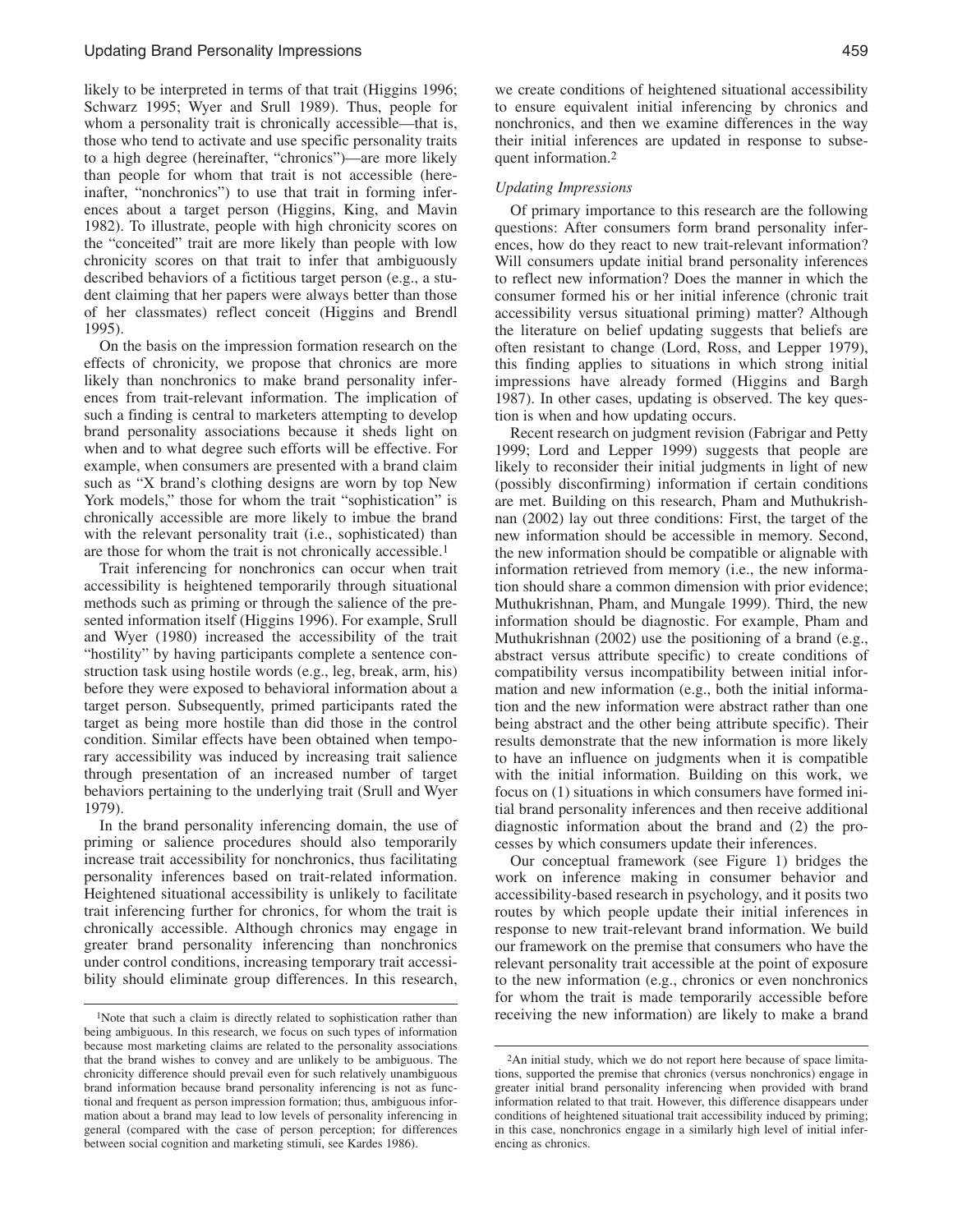Figure 1 TRAIT UPDATING PROCESS DURING IMPRESSION FORMATION



trait inference based on this additional information. In the contexts we study here, in which a trait inference has already been made after exposure to initial information and is accessible, the drawing of inferences (related to the same trait) after exposure to the new information results in a high degree of compatibility between new and old information. Thus, brand personality updating is likely to occur. Whether the updating leads to a change in the initial trait rating depends on whether the trait connotation of the new information differs from that of the initial inference. Specifically, if the new information is consistent with the previously made trait inference (e.g., an initial inference that a particular clothing brand is "sophisticated" and new brand

information suggesting that it is expensive), the trait rating is unlikely to change. However, if the new information disconfirms the previous trait inference (e.g., the new information suggests that the brand is relatively cheap), trait ratings should be updated to reflect this new information. We refer to this as the trait inference updating mechanism.

What if consumers who made an initial brand personality inference do not have the relevant trait accessible at the time of exposure to new information (i.e., nonchronics who benefited from heightened situational accessibility during initial inferencing)? Exposure to subsequent information relevant to the trait should not result in trait inferencing for such consumers. In this case, consumers are unlikely to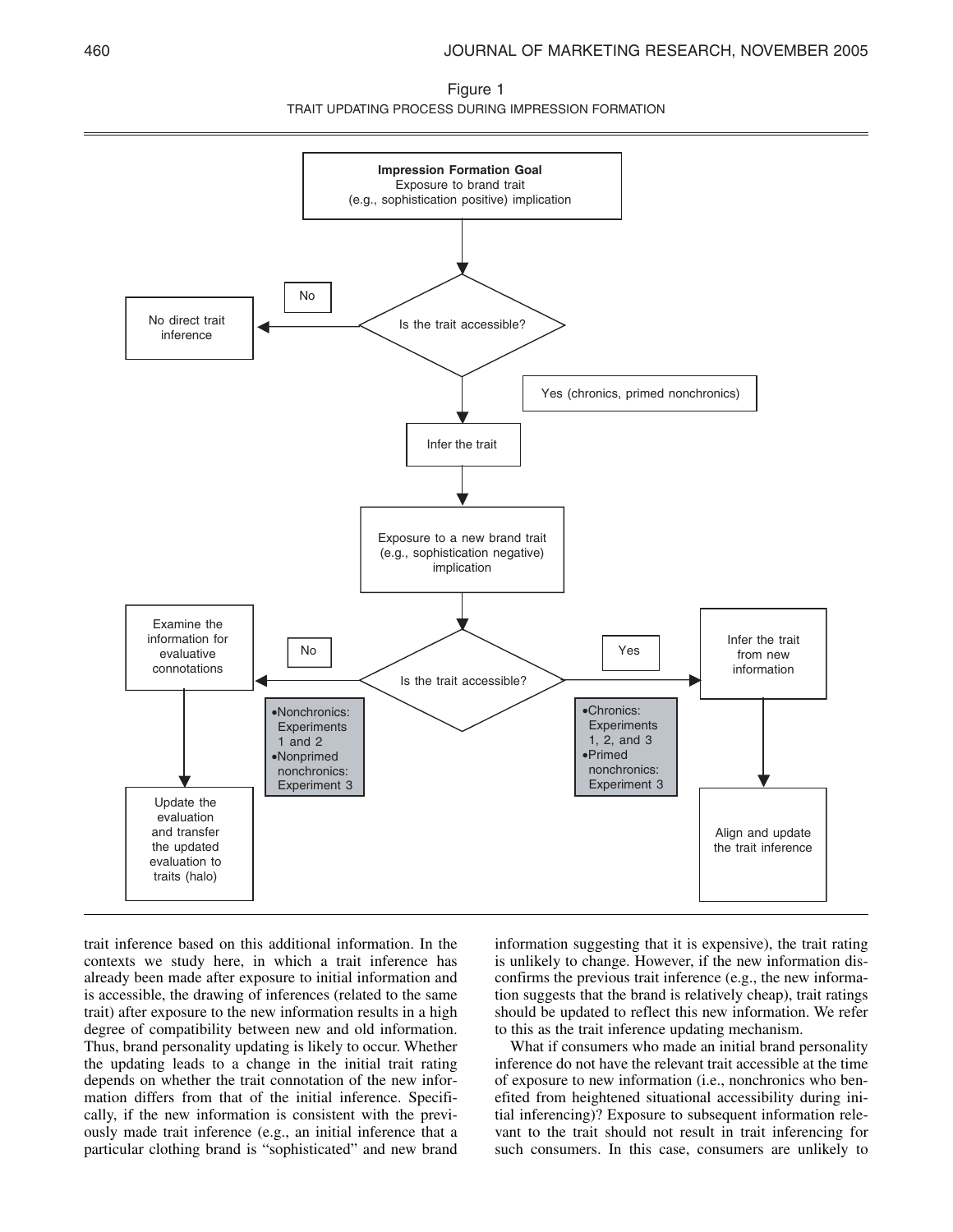make trait inferences, and they are unlikely to update their initial trait inference directly, because the new information, as it is presented (i.e., such that it only indirectly implies the trait rather than directly explicates it), is not compatible with any trait inference retrievable from memory. Thus, according to the judgment revision model we previously presented (Pham and Muthukrishnan 2002), nonchronics' brand personality inferences should not be updated on the basis of the trait implications of new information.

We extend previous models of judgment updating and propose that noncompatibility between new information and information retrieved from memory need not always result in the status quo (i.e., no updating); other updating processes may prevail. Specifically, nonchronics may not update initial inferences on the basis of new trait inferences but may update initial inferences through a different mechanism. Research on social inferences has shown that overall evaluative implications of new information often guide people's inferences and judgments (Carlston 1980; Kardes 1986), especially when other inference-related cues are not available (Lingle and Ostrom 1979) and information processing is undertaken with an impression formation goal. This is the situation for nonchronics when they are exposed to new information; the relevant trait is no longer accessible, and accordingly, cues for trait-based inferences are unavailable. Therefore, it is the trait-irrelevant evaluative implications of the new information that should become salient. These overall evaluative implications should then guide inferences along a variety of traits (not just the trait for which initial inferences were drawn). In terms of our previous example, even when temporary situational accessibility leads nonchronics to form initial inferences about a brand's sophistication, subsequent information about how expensive versus cheap the brand is should affect their trait ratings because of its evaluative implications, regardless of its connotations for the sophistication trait. Thus, paradoxically, the positive evaluative implication of a low price may result in a positive updating of the brand's rating on sophistication and on various other traits.

Note that this mechanism is consistent with the halo effect, which refers to a process by which overall evaluative implications affect ratings across a variety of specific attributes (Asch 1946; Thorndike 1920). Halo effects are more likely when attributes are ambiguous (Holbrook 1983). Similarly, new trait-relevant information is likely to be ambiguous in terms of its trait implications for nonchronics when the trait is no longer accessible. In this case, nonchronics are likely to make brand personality judgments based on the evaluative implications (rather than the trait implications) of the new information. In other words, we expect that nonchronics use an evaluative consistency rule to draw brand personality inferences in the face of new information. Next, we report three experiments, each of which tests the framework and emphasizes both the trait inference and the evaluative inference updating mechanisms we propose (see Figure 1).

## *EXPERIMENT 1*

#### *Overview and Design*

We conducted Experiment 1 to determine whether the updating mechanism differs for chronics and nonchronics,

even when first impressions are equivalent. We used a 2 (chronic trait accessibility: high versus low)  $\times$  2 (time of measurement: before versus after additional information) mixed design, in which time of measurement was the within-subjects variable. The personality trait we chose was "sophistication" because it is related to both brands (Aaker 1997) and people (Batra and Homer 2004). To induce similar sophistication inferences for both chronics and nonchronics, we presented initial brand information in the context of heightened situational trait accessibility across conditions. For ecological validity, we induced high situational accessibility by presenting a large number of sophistication-related claims in the initial brand information (as is often done in advertising). Pretesting showed that including such a large number of trait-relevant claims is successful in inducing high situational accessibility of the trait.

We measured initial brand sophistication ratings on fivepoint scales, followed by exposure to additional information and a second set of personality ratings. To test the proposed inference updating mechanisms, we used additional information that consisted of claims that carried (1) positive sophistication connotations and (2) negative evaluative implications (when viewed from a nonsophistication perspective, such as "high price" and "limited availability"). If our model is correct, chronics and nonchronics should react differently to such information, even though both groups should have formed similarly positive and sophisticated initial brand personality impressions. Specifically, the additional information should not cause a decline in sophistication ratings for chronics, because they should focus on its trait connotations, which are positive and therefore consistent with the initial personality inference. Thus, sophistication ratings should remain high for this group. In contrast, nonchronics should not draw positive trait inferences from the additional information, because the trait is inaccessible to them at the point of receiving this information. Instead, they should follow an evaluative inference mechanism, whereby they update their initial personality ratings in a direction consistent with the (negative) evaluative implications of the new information. Thus, nonchronics' brand personality ratings should drop after exposure to the additional information.

## *Procedure*

We paid 40 participants \$12 each to take part in a new product study to determine their opinions about a fictitious brand, Bondi clothing. To ensure that even nonchronics made sophistication inferences, participants read seven brand claims about Bondi, six of which we pretested to ensure that they were related to sophistication (e.g., "This brand of clothing is always shown at the fashion shows in Milan and Paris." "Even among designer labels, Bondi design is considered to be in a class of its own." "These clothes are noted for their subtle use of color." All means [Ms]  $> 2.65$  on the  $-4$  to  $+4$  sophistication scale).<sup>3</sup> We

<sup>3</sup>We used a large number of unambiguous trait-related claims rather than ambiguous claims for two reasons. First, it was necessary to increase the accessibility of the trait for nonchronics so that both nonchronics and chronics generate initial trait inferences to an equal extent. Second, high levels of trait inference, as revealed in the initial trait ratings, were necessary to document a fall in ratings in the face of inconsistent trait-relevant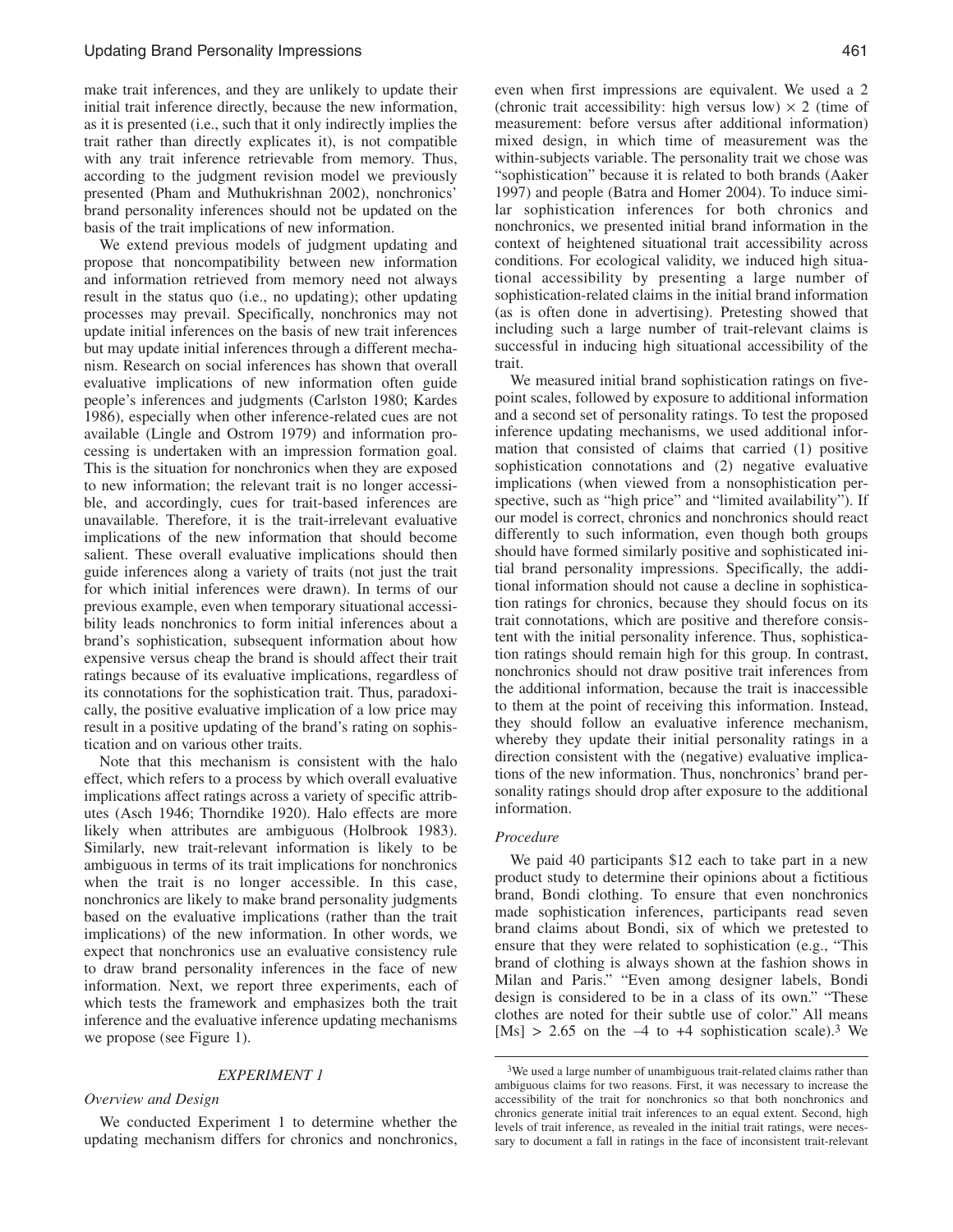pretested the filler claim to ensure that it was unrelated to sophistication. Participants rated Bondi clothing on sevenpoint sophistication-related scales that we adopted from the work of Aaker (1997; e.g., glamorous, fashionable) and then rated their involvement on a seven-point scale ("How carefully did you read the information?").

At this point, participants believed that this study was completed, and they began a set of unrelated questionnaires. After 15 minutes, participants received additional information on Bondi clothing. This information contained the negative evaluation and positive sophistication claims and two neutral filler claims: "Bondi clothing is relatively expensive compared to other designer labels," and "Bondi clothing is only available in a limited number of stores, making it difficult to shop for." We selected these claims on the basis of the results of two pretests ( $n = 19$ ,  $n = 29$ ) that showed that the claims (1) had positive implications for sophistication (average  $M = 2.22$  on a -4 to +4 sophistication index;  $t_{diff from 0}$  = 7.14,  $p < .05$ ) and (2) were relatively negative from an overall evaluative perspective (average  $M = 3.40$ , where  $1 =$  "negative implication" and  $7 =$  "positive implication";  $t_{diff from 4} = 2.52, p < .05$ .<sup>4</sup>

Next, participants rated the brand again on the same personality scales and completed the sophistication selfchronicity measures for which they rated a set of personality traits in terms of actual self-description  $(1 = "not at all$ descriptive of me,"  $5 =$  "extremely descriptive of me") and importance  $(1 = "not at all important to me," 5 = "extremely")$ important to me"). We computed a sophistication chronicity measure for each participant by multiplying the selfdescription score with the importance rating for each of six traits belonging to the sophistication dimension (e.g., glamorous, fashionable; Aaker 1997).5 Finally, we administered a demand probe; participants revealed no insight into the hypotheses.

## *Results and Discussion*

Regression analyses using the continuous chronicity score as the independent variable with initial versus final brand excitement ratings as repeated measures revealed a predicted two-way interaction  $(F(1, 38) = 4.65, p < .05)$ . To follow up on this effect, we grouped participants on the basis of the median chronicity score of 55. Nonchronics and chronics did not differ on initial five-point brand personality ratings ( $M_{nonchronic} = 4.42$ ,  $M_{chronic} = 4.56$ ;  $F(1, 38) = 1.03$ ,  $p > .30$ ). The 2 (chronic trait accessibility)  $\times$  2 (time of measurement) mixed analysis of variance (ANOVA) yielded a main effect of chronic accessibility  $(F(1, 38)) =$ 4.56, *p* < .05). Of more importance, this effect was qualified by an interaction between chronicity and time  $(F(1, 38)) =$ 4.47, *p* < .05). As the trait inference mechanism predicted, chronics' sophistication ratings were not affected by the new information  $(M = 4.56$  versus  $4.62$ ;  $F < 1$ ). Nonchronics reduced their sophistication ratings after exposure to the new information *(*M = 4.42 versus 4.19; F(1, 38) = 6.00, *p* < .05), consistent with an evaluative inference updating process. Table 1 presents the means. Mean involvement did not differ across chronicity conditions ( $M_{nonchronic} = 5.43$ ,  $M_{\text{chronic}} = 5.68; F < 1$ .

These results support our hypothesis that even after making similar initial personality inferences, nonchronics and chronics follow different updating mechanisms after exposure to subsequent trait-relevant information. Chronics follow a trait inference mechanism, whereby they draw traitrelated inferences from the additional information. Therefore, a straightforward adjustment of original trait ratings takes place such that chronics change their initial ratings only if trait implications of the additional information differ from the trait implications of the initial information. The additional information we used in the current study carried positive trait implications (as did the initial information); accordingly, we neither expected nor observed change in trait ratings. For nonchronics, however, the trait ceases to be accessible fairly quickly, even if the trait was situationally accessible at an initial point in time and allowed for initial inference making. Therefore, nonchronics do not draw trait inferences from the new trait-relevant information. Instead, updating takes place through an indirect mechanism such that nonchronics examine the new information for its evaluative implications and adjust their trait ratings in line with these implications. In the current study, the new information contained negative evaluative implications; thus, nonchronics displayed a drop in trait ratings, even though the trait implications of the additional information were positive.

However, there is an alternative explanation for the key finding that initial trait ratings fall for nonchronics but not for chronics. Chronics may simply hold their initial impressions more strongly than nonchronics and thus be resistant to new information. For example, it could be argued that chronics (compared with nonchronics) tend to elaborate

Table 1 MEAN SOPHISTICATION RATINGS IN EXPERIMENT 1

|            | <i>Nonchronics</i> | Chronics          |
|------------|--------------------|-------------------|
| Time 1     | 4.42 <sup>a</sup>  | 4.56 <sup>a</sup> |
| Time 2     | 4.19 <sup>b</sup>  | 4.62 <sup>a</sup> |
| Difference | $-.23*$            | $+.06$            |

 $*_{p}$  < .05.

Notes: Additional information was positive trait/negative evaluation. n = approximately 20 participants per cell; ratings are on five-point scales such that higher numbers represent higher levels of sophistication. Means with different superscripts in the same row and column are significantly different at *p* < .05.

additional information; low initial ratings might have produced a floor effect, disguising a potential drop in ratings.

<sup>4</sup>We asked participants in this second pretest to rate a variety of claims as to whether each claim carried a negative or positive overall evaluative implication for a brand of clothing. To encourage independent ratings of the different claims, we informed participants that each claim referred to a different brand of clothing. Whereas the two additional information claims chosen for this study received scores below the midpoint on this evaluative implications scale, other claims, such as those we used to create initial positive sophistication ratings (e.g., "This clothing is worn by top New York models"), received an average rating of 5.66.

<sup>5</sup>In all experiments, we examined the convergent validity of our findings by using a distinct chronicity measure, in which we calculated chronicity by summing self-descriptiveness ratings (i.e., without weighting these ratings with the analogous importance ratings). In each experiment, the results remained unchanged. This replication using a distinct chronicity measure adds to our confidence in the results, which is particularly important in light of much discussion about the ideal way to operationalize and measure chronicity (Burke, Kraut, and Dworkin 1984).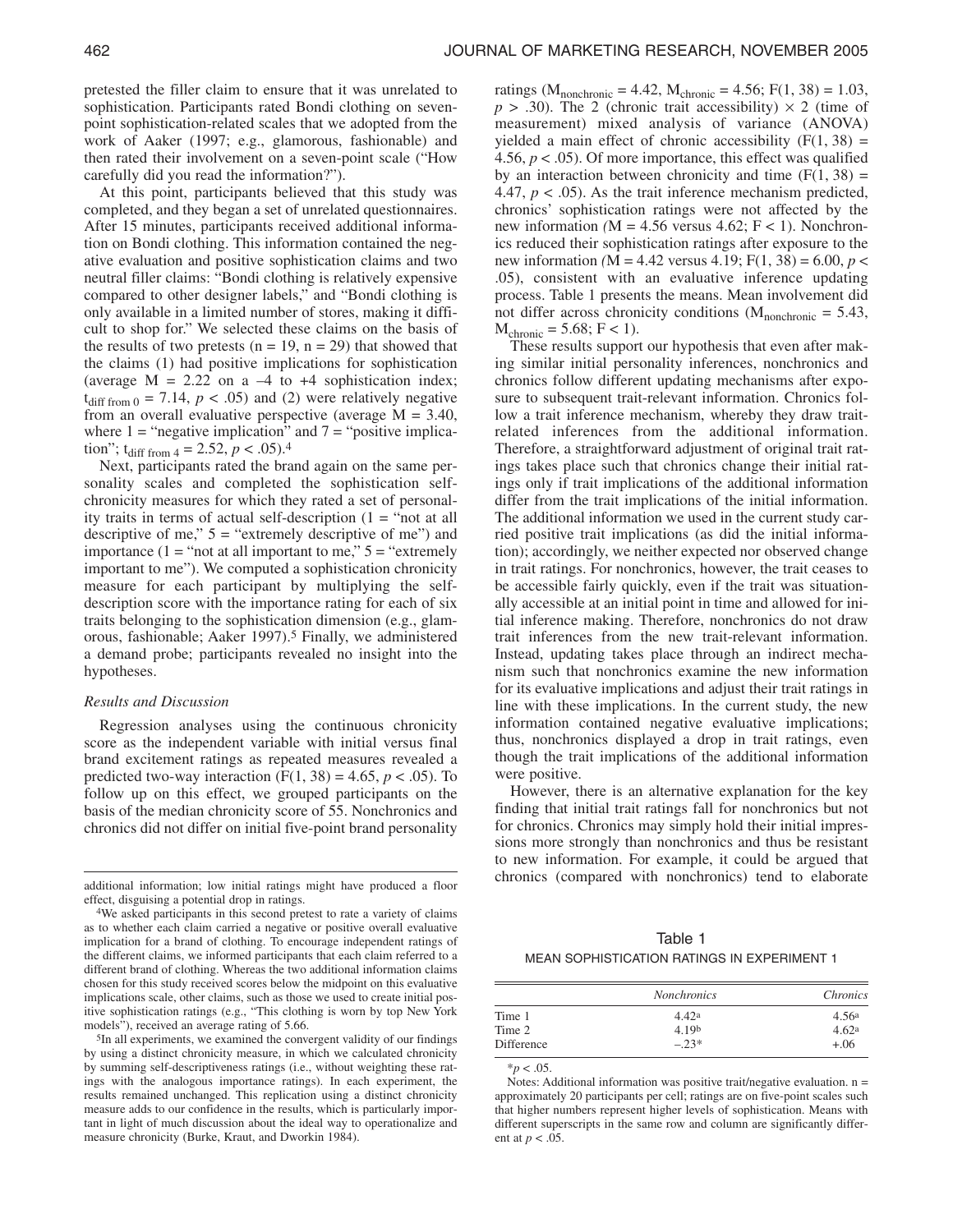more on trait-relevant initial information and thus form stronger attitudes that are more resistant to change (Petty, Haugtvedt, and Smith 1995; Sengupta, Goodstein, and Boninger 1997). More conclusive evidence for the conceptual model would be obtained if the results from Experiment 1 were empirically reversed such that chronics, but not nonchronics, display a drop in initial trait ratings in response to suitably chosen new information.

#### *EXPERIMENT 2*

#### *Overview and Design*

A main objective of Experiment 2 is to test the preceding alternative explanation by showing that chronics also update their initial trait impressions depending on the trait connotations of the additional information. Accordingly, in Experiment 2, we manipulated the nature of the additional information. Specifically, after participants formed positive initial trait impressions, we exposed them to information that carried either (1) negative evaluative implications and positive trait implications (as in Experiment 1) or (2) positive evaluative implications and negative trait implications. For the first type of information, we expected to replicate the findings in Experiment 1, that is, a drop in trait ratings for nonchronics but not for chronics. For the second type of information, however, the two underlying mechanisms dictate a reversal of results. The evaluative inference mechanism posits that nonchronics should not downgrade their positive initial trait rating, because they should focus on the (positive) evaluative implications of the additional information rather than its (negative) trait implications. Conversely, the trait inference mechanism suggests that chronics will focus on the negative trait-related implications of the additional information and thus decrease their positive initial trait ratings. Documenting a fall in ratings for chronics (but not for nonchronics) for the negative trait information would rebut the alternative explanation that chronics' judgments are simply more resistant than those of nonchronics.

In addition to ruling out this alternative explanation, Experiment 2 attempted to increase generalizability by focusing on a new personality trait (i.e., excitement; Aaker 1997) and category (a travel agency specializing in adventure travels). A final refinement was that in addition to studying changes in personality inferences on the relevant excitement trait, we examined the pattern of changes on a trait (i.e., sincerity; Aaker 1997) for which the claims were irrelevant. Doing so provides another check on the evaluative inference mechanism we propose for nonchronics. This mechanism holds that nonchronics simply adjust their personality inferences in a direction consistent with the evaluative implications of additional information (i.e., exhibit a halo effect) without any regard to its trait implications. If this is true, the same pattern of change for nonchronics should also occur for the irrelevant trait. For example, if the additional information contains negative evaluative implications (even if it carries positive excitement connotations), nonchronics should lower not only their excitement ratings but also their initial ratings on a different trait, such as sincerity. Such an effect should not be obtained for chronics. Thus, we used a 2 (chronic trait accessibility: high versus low)  $\times$  2 (additional information type: negative evaluation/ positive trait versus positive evaluation/negative trait)  $\times$  2 (time of measurement: before versus after additional information) mixed design, in which time of measurement was the within-subjects variable.

#### *Procedure*

We paid participants ( $n = 78$ ) \$20 each and gave them a cover story that stated that the study was about consumers' perceptions of new brands advertised on the Web. We asked them to form impressions of an adventure travel company, named Best Adventure Tour Outfitters, based on a set of six claims that had purportedly been extracted at random from the company's Web site. We pretested each of the six claims (e.g., "Our destinations are one of a kind, not previously explored." "Unlike other so-called adventure trips, we do things the authentic way; this means sleeping under the stars in tents you pitch yourself.") and found relatively high excitement ratings (average  $M = 2.37$ , where  $-5 =$  "very unexciting" and  $5 =$  "very exciting"; t(38)<sub>diff from 0</sub> = 10.75, *p* < .01). A final tagline read, "Best Adventure Tour Outfitters is a member of the Adventure Tour Operators Association." After reading through this initial brand information, participants assessed a set of questions and statements using five-point scales that measured the extent to which they agreed that the brand was described by four brand personality items (exciting, cool, unique, and up-to-date; brand excitement index  $\alpha = .70$ ; Aaker 1997). To obtain an index of inferencing along a claim-irrelevant trait (sincerity), participants also responded to three sincerity items (sincere, friendly, and genuine; brand sincerity index  $\alpha = .67$ ; Aaker 1997). Participants also responded to the same involvement measure we used in Experiment 1.

As in the previous experiment, we exposed participants to the additional information after they completed a 15 minute filler task. Consistent with the cover story, this information (four claims) was also described as being taken from the company's Web site. In both additional information conditions, the claims focused on the same attributes (i.e., pace of the trip, spontaneity of the trip, and graduate perceptions). In one condition, we phrased claims to convey positive evaluative implications with negative excitement implications (e.g., "The pace of the trip is nice and easy, so you don't feel you need a vacation after a vacation."). In the other condition, claims conveyed negative evaluative implications and positive excitement implications (e.g., "The pace of the trips is fast. We'll travel along river beds, ancient mud roads, and mountain trails in a [sport-utility vehicle]"). We also included a filler item, which remained the same in the two conditions ("The trips vary in price"). Two sets of pretests ( $n = 56$ ,  $n = 39$ ) confirmed that each of the claims in the positive evaluation/negative trait condition had positive evaluative implications (average  $M = 5.31$  on a seven-point scale;  $t(55)_{diff\,from\,4} = 9.5, p < .01$ ) and negative trait implications (average M =  $-1.18$ ; t(38) $_{diff\ from\ 0}$  =  $-4.16$ ,  $p < .01$ ). The reverse was true of the claims featured in the negative evaluation/positive trait condition (average M on evaluation  $= 3.36$  on a seven-point scale;  $t(55)_{diff from 4} = 3.63, p < .01$ ; average M on excitement = 2.32; t(38) $\frac{df}{dt}$  from 0 = 7.99, *p* < .01).

Next, participants rated the brand again on the four personality items related to excitement and the three items related to sincerity. Then, they rated a set of six excitementrelated items (e.g., cool, spirited, up-to-date) in terms of their levels of self-description and importance. We used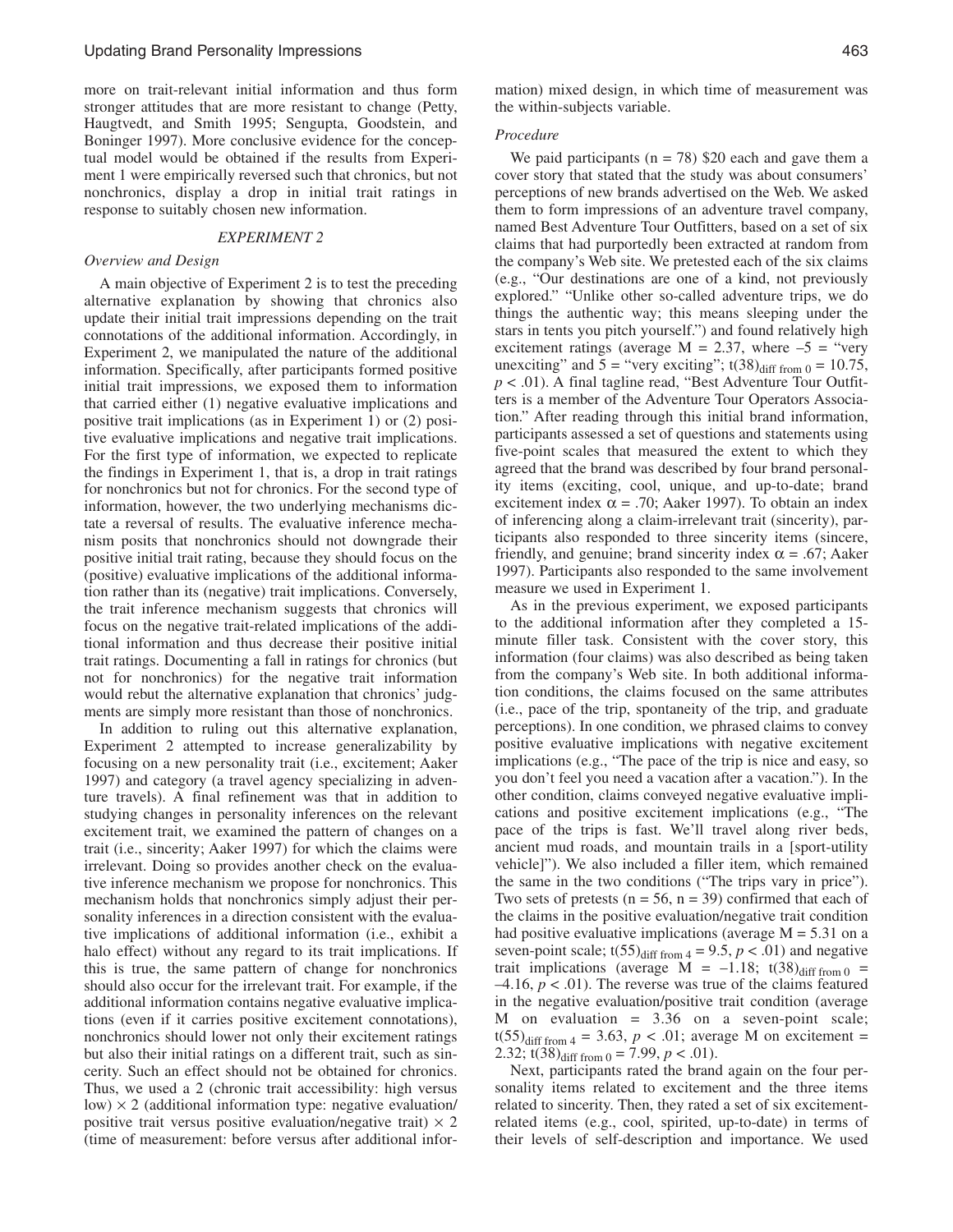responses to these items to compute an excitement chronicity index in the same way we used the sophistication chronicity index in Experiment 1.

## *Results and Discussion*

The trait inference mechanism suggests that for participants who are high in excitement chronicity, a drop in the brand's excitement ratings should occur when additional information is positive evaluation/negative excitement, but not when it is negative evaluation/positive excitement. The evaluative inference mechanism for those who are low in chronicity predicts the reverse pattern of results. Regression analyses using the continuous chronicity score and additional information type as independent variables with the Time 1 and Time 2 excitement ratings as repeated measures revealed the predicted three-way interaction  $(F(1, 68))$  = 7.08,  $p < .01$ ).

To gain greater insight into this finding, we categorized participants on the basis of the median excitement chronicity score; we classified participants above and below the median (104.5) as excitement chronics and excitement nonchronics, respectively.6 As we predicted, there was an appreciable drop in excitement ratings for chronics confronted with the positive evaluation/negative excitement information *(*M = 3.51 versus 2.86; F(1, 74) = 15.12, *p* < .001) but not for the negative evaluation/positive excitement information *(M = 3.43 versus 3.47; F(1, 74)* < 1). In contrast, we observed a drop in excitement ratings for the nonchronics when they were confronted with the negative evaluation/positive excitement additional information *(*M = 3.42 versus 3.05; F(1, 74) = 6.08,  $p < .05$ ) but not for the positive evaluation/negative excitement information *(*M = 3.31 versus 3.20;  $F(1, 74) < 1$ ). Table 2 presents the means.

In examining the pattern of ratings on the brand sincerity index, we found convergent evidence for the evaluative inference mechanism proposed to underlie trait updating for nonchronics. Because our posited evaluative inference mechanism suggests that the overall evaluation affects impressions along all traits, we predict a fall in ratings by nonchronics when they are exposed to the negative evaluation information but not when they are exposed to the positive evaluation information. Again, the results support this

prediction. For nonchronics, the negative evaluation information led to a drop in sincerity ratings *(*M = 2.98 versus 2.60; F(1, 74) = 5.28,  $p < .05$ ). In contrast, the positive evaluation information did not produce such a drop  $(M = 2.85)$ versus 3.06; F(1, 74) = 1.56,  $p > 0.10$ . Conversely, chronics did not update their sincerity ratings after either the negative evaluation information  $(M = 2.83$  versus 2.67;  $F < 1$ ) or the positive evaluation information  $(M = 2.96$  versus 2.91;  $F < 1$ ).

Thus, Experiment 2 builds on the results of Experiment 1 and provides further support for the conceptual model put forth in Figure 1, showing that the updating of initial brand personality inferences follows different mechanisms for chronics and nonchronics. In line with the trait inference mechanism, chronics lowered their initially positive personality ratings only when they were exposed to information containing negative trait associations. Experiment 2 results are particularly important because they show that chronics' initial ratings are indeed susceptible and cast doubt on the possibility that Experiment 1 findings can be explained by stronger (and, thus, more resistant) initial impressions for chronics.

Nonchronics followed a different process; they assessed additional information by examining it for overall evaluative implications rather than making trait-related inferences. They transferred these evaluative implications to trait ratings. Thus, nonchronics lowered their initial trait ratings when they were exposed to information containing negative evaluative implications, even though the excitement trait connotations were positive. A corollary of this postulate is that the additional information should exert a similar influence on both claim-relevant trait ratings (i.e., ratings on the trait that is relevant to the attribute information) and claimirrelevant trait ratings. Consistent with this prediction, the negative evaluation/positive excitement information produced a drop in ratings for both the excitement trait and the sincerity trait for nonchronics.

Thus, in contexts in which two groups made equivalent initial brand inferences, findings from Experiments 1 and 2 support the two different updating mechanisms we outlined in the theoretical model for chronics versus nonchronics. However, in both experiments, accessibility of the relevant trait at the time of exposure to initial information was increased by salience; that is, we provided a large number of trait-related claims to all participants. Our contention is that this increased salience of the trait induced a high level of initial trait inferencing for nonchronics, rendering them equivalent to chronics in terms of initial inferences. How-

| Table 2                                 |  |
|-----------------------------------------|--|
| MEAN EXCITEMENT RATINGS IN EXPERIMENT 2 |  |

| Additional<br><i>Information</i> | <i>Nonchronics</i>                          |                                             | <i>Chronics</i>                                    |                                                    |
|----------------------------------|---------------------------------------------|---------------------------------------------|----------------------------------------------------|----------------------------------------------------|
|                                  | Positive Evaluation/<br>Negative Excitement | Negative Evaluation/<br>Positive Excitement | Positive Evaluation/<br><b>Negative Excitement</b> | <b>Negative Evaluation/</b><br>Positive Excitement |
| Time 1                           | 3.31c                                       | 3.42c                                       | 3.51c                                              | 3.43c                                              |
| Time 2                           | 3.20c                                       | 3.05 <sup>d</sup>                           | 2.86 <sup>d</sup>                                  | 3.47c                                              |
| Difference                       | $-.11$                                      | $-.37*$                                     | $-.65*$                                            | $+.04$                                             |

 $*_{p}$  < .05.

Notes:  $n =$  approximately 20 participants per cell; ratings are on five-point scales such that higher numbers represent higher levels of excitement. Means with different superscripts in the same column are significantly different at  $p < .05$ .

 $6A$  2 (chronicity)  $\times$  2 (type of additional information) ANOVA on initial excitement ratings did not reveal any significant effects; of importance, nonchronics and chronics did not differ on these initial ratings (for means, see Table 3;  $M_{nonchronic} = 3.37$ ,  $M_{chronic} = 3.47$ ;  $F(1, 74) < 1$ ). The mean involvement also did not differ across chronicity conditions  $(M_{nonchronic} =$ 5.49,  $M_{chronic} = 5.83$ ;  $F(1, 74) = 5.45$ ,  $p > .20$ ).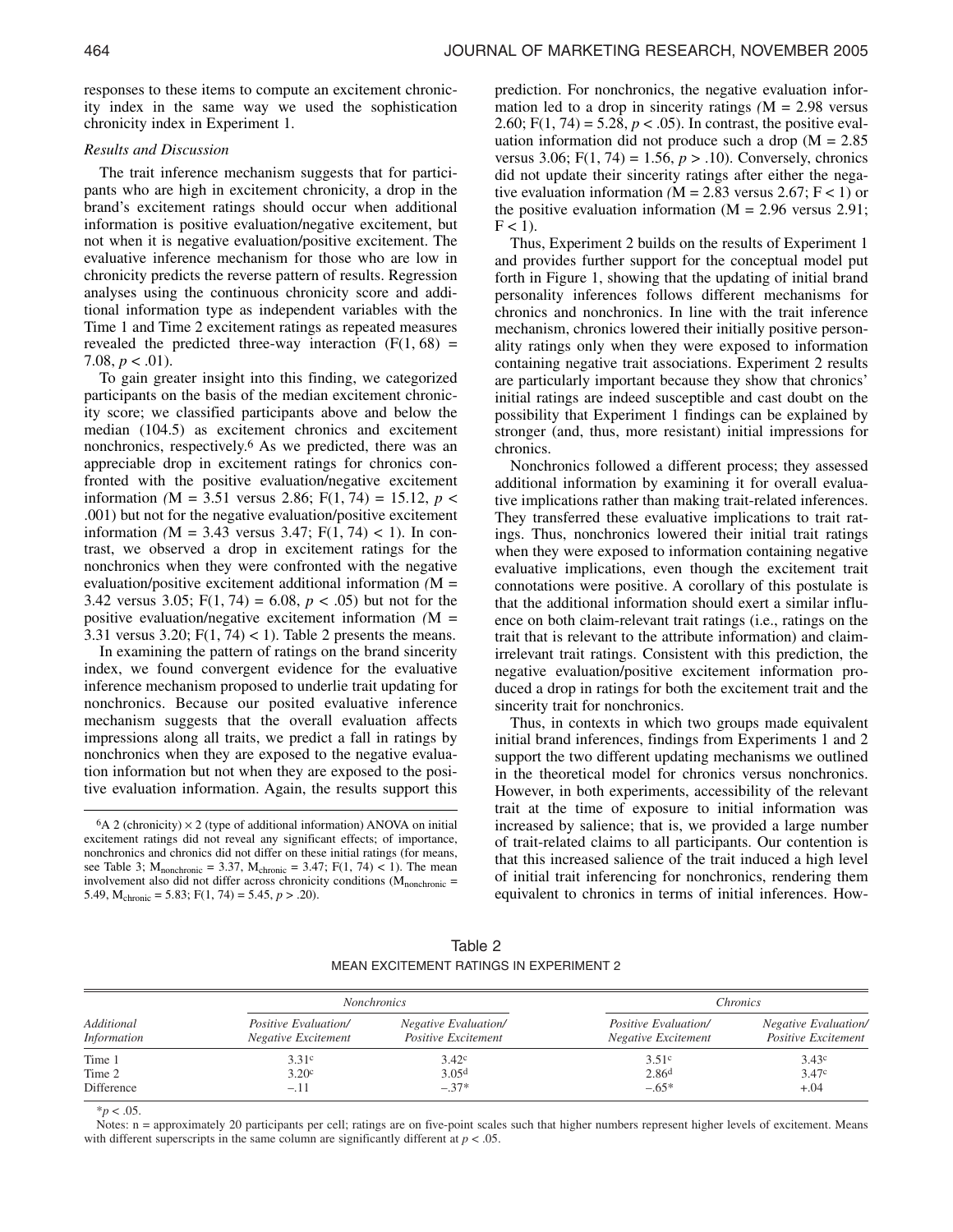ever, it could be argued that nonchronics did not engage in trait inferencing but rather used evaluative inferencing even at Time 1. In other words, even their initial inferences were formed on the basis of their detecting positive evaluative connotations in the initial set of information and transferring these connotations to the brand's personality. In such an event, our key findings on inference updating could be explained by a process-matching explanation: A trait inference mechanism underlies inference updating for chronics because they engaged in trait inferencing at Time 1, whereas an evaluative inference mechanism underlies inference updating for nonchronics because they engaged in evaluative inferencing at Time 1.

To explore this process-matching explanation, we ran an ancillary experiment that heightened temporary trait accessibility at Time 1 by a standard priming manipulation (rather than the salience method we used in our other studies). In this study, we primed 22 participants with the excitement trait at Time 1, using a word completion procedure disguised as a word perception study. Given five word completion problems that provided the root of a word (e.g., exc) and jumbled the word ending (e.g., ingit), we asked participants to write the correct, complete word (e.g., excitement) and then circle all words that were similar in meaning to "excitement" at the end of the task. Three of the five words were excitement related, and two were not. The priming task should induce a trait inference mechanism for both chronics and nonchronics (Higgins 1996). Next, participants moved on to an ostensibly unrelated study that asked for their opinions of Best Adventure Tour Outfitters. Here, participants were exposed to four negative evaluation/ positive excitement claims. As evidence of initial trait-based inferencing, chronics and nonchronics should provide similar positive trait ratings at this point.

Following the same procedures we used in Experiment 2, we exposed participants to positive evaluation/negative excitement additional information (three claims). A process-matching explanation posits that both nonchronics and chronics should use trait-based inferencing at Time 2 and drop their brand excitement ratings. In contrast, our evaluation inference process predicts that nonchronics should not exhibit a decline in ratings after exposure to the additional information. The results show that initial excitement ratings did not differ significantly for chronics  $(M =$ 3.60) than for nonchronics (M = 3.40; F(1, 20) = 1.14, *p* > .29; median score for chronicity = 95). Chronics displayed a significant drop in brand excitement ratings after exposure to additional negative excitement information  $(M = 3.60)$ versus 3.07;  $F(1, 20) = 6.13$ ,  $p < .05$ ), whereas nonchronics' ratings did not change ( $M = 3.4$  versus 3.4,  $F < 1$ ). Regression analysis provides the same results, showing a greater change in excitement ratings at higher levels of chronicity  $(b = .014, t = 1.88, p < .05,$  one-tailed). Thus, findings from this ancillary experiment help argue against the alternativematching explanation for the updating pattern we obtained for nonchronics in Experiment 2.

Together, findings from the studies thus far attest to the robustness of our underlying theoretical model of inference updating, and they also provide evidence of generalizability by obtaining a similar pattern of results across product categories (clothing, travel agencies) and personality traits (sophistication, excitement). At the same time, two issues

remain unaddressed. First, although the data are consistent with the premise that the distinct updating mechanisms are driven by differences in trait accessibility, the results do not rule out another alternative explanation. Rather than being based on differences in trait accessibility, the results may have been driven by chronics finding the trait-relevant information to be more diagnostic than nonchronics. To provide more conclusive evidence for the accessibilitybased mechanism, Experiment 3 manipulates trait accessibility at Time 2 (i.e., just before exposure to the additional brand information). Furthermore, to help rule out the alternative diagnosticity–based explanation, we pretested the claims used in the experiment to ensure that they were equally diagnostic for chronics and nonchronics.

Second, because we measured the key independent variable, chronicity, in the same experimental session as the major dependent variables in the studies thus far, the results may have been driven by a third underlying variable or potential carryover effects (from the personality ratings to the chronicity measures). To reduce the plausibility of these alternative explanations, we decoupled the chronicity measure from our final experiment.

#### *EXPERIMENT 3*

#### *Overview, Design, and Procedure*

We conducted Experiment 3 to address the preceding issues. In this experiment, we used a 2 (chronic trait accessibility: high versus low)  $\times$  2 (time of measurement: before versus after additional brand information)  $\times$  2 (prime at Time 2: present versus absent) mixed design. We used the positive evaluation/negative trait brand information from Experiment 2 as the additional information. Under noprime conditions at Time 2, we expected to replicate Experiment 2 results, namely, a fall in excitement ratings for chronics but not for nonchronics. The key predictions are related to the prime conditions: If trait accessibility underlies our results, even nonchronics' brand excitement ratings should drop after exposure to additional information when they are primed with the relevant trait just before receiving this additional information.

We paid a total of 144 students \$20 each for their participation. We adopted the same procedures and questionnaires as those used in Experiment 2, but we made four changes. First, to provide support for the role of trait accessibility in inference updating, we primed half of the participants with the excitement trait just before exposure to the additional information. Second, to rule out the alternative diagnosticity explanation, we pretested and held constant the diagnosticity perceptions of the brand information for chronics and nonchronics. Third, to provide more conclusive evidence for the causal effect of trait chronicity and increase convergent validity of this key construct, we (1) measured chronicity two weeks before the main study (Johar, Moreau, and Schwarz 2003) and (2) added a different (open-ended) measure of chronicity. Fourth, we included thought protocols after exposure to the additional information as an additional measure to assess inference making.

We conducted the first phase of the experiment two weeks before the main study; it involved the collection of chronicity measures. Participants responded to open-ended chronicity measures that we adapted from prior research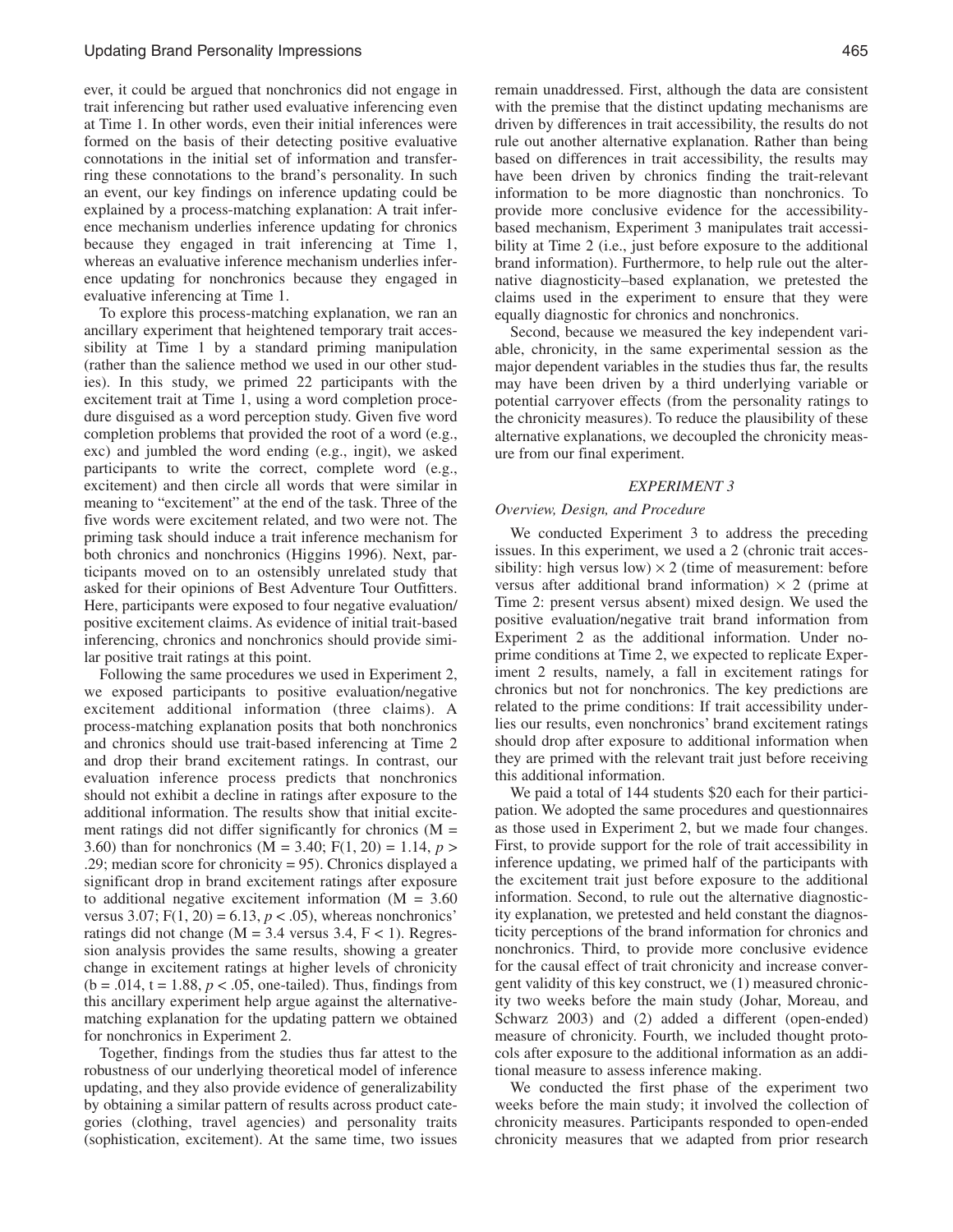(Higgins, King, and Mavin 1982), which required them to list ten traits for each of four categories (people you like, dislike, seek out, and avoid). Then, participants responded to the same self-descriptiveness and importance measures as those in the previous experiments. Participants returned to the lab two weeks later; the procedure we used in this session was similar to that of Experiment 2 with the exception of the prime manipulation. In the prime conditions (but not in the nonprime conditions), we primed participants with the exciting trait immediately before they received the Time 2 brand information. We primed excitement using a word-unscrambling task, which required participants to unscramble five words that were synonyms of the word "exciting." Half the participants  $(n = 77)$  also responded to an open-ended thought-listing measure that was taken immediately after presentation of Time 2 information, in which they listed all their thoughts and feelings about the company Best Adventure Tour Outfitters. Unfortunately, time constraints and participant availability prevented us from collecting thought listings from all participants; however, the pattern of results on all dependent variables from those who provided thought protocols mirrored the pattern from those who did not provide protocols. The other procedural details in this main experimental session followed Experiment 2 in all respects; in particular, participants provided brand excitement ratings after receiving both the initial brand information and the additional information. Our primary aim was to investigate the change in excitement ratings across the different experimental conditions.

## *Stimuli and Measures*

We pretested the brand information presented at Time 1 and Time 2 for diagnosticity. We presented pretest participants  $(n = 39)$  with a set of claims, each purportedly representing a different brand; then, we asked, "How relevant/ informative is this claim to your judgment of the brand's level of excitement?"  $(1 = "not very relevant, informative,"$  $7 =$  "very relevant, informative"). We found no significant differences between excitement chronics and nonchronics (median chronicity  $= 89$ ) on any claim (the largest difference involved the claim "Unlike other so-called adventure trips, we do things in the authentic way; this means sleeping under the stars in tents you pitch yourselves": nonchronics = 5.57, chronics = 5.12; F(1, 37) = 1.97, *p* > .16; other items had  $Fs < 1$ ). The correlations using the continuous chronicity scales with ratings of diagnosticity on each item were also all not significant, suggesting that differences in diagnosticity are unlikely to underlie the results.

We computed the weighted self-descriptiveness excitement chronicity measure (the data for which we collected in the first phase, two weeks previous to the main session) as we did in the previous experiments (median  $= 85.5$ ). We also computed a second chronicity measure using the openended data we also collected in the first phase. We assigned a score of 1when participants listed a synonym of "exciting." We created an index for each participant by adding the total number of 1 scores across the four categories (i.e., people you like, dislike, seek out, and avoid). Finally, the key dependent variable was the brand excitement index we previously computed.

#### *Results and Discussion*

We predicted that in the nonprime (i.e., control) condition, Experiment 2 results would be replicated; that is, excitement ratings would drop for participants who were high on excitement chronicity but not for those who were low on excitement chronicity. Priming at Time 2 should eliminate this effect; ratings should drop in both chronicity conditions. Thus, a two-way interaction between chronicity and time of measurement should result for excitement ratings in the control conditions; only a main effect of measurement time should occur in the priming conditions. We tested these predictions with regression analyses using the continuous weighted self-descriptiveness chronicity measure. The overall three-way interaction was not significant  $(F(1, 140) = 2.34, p > .1)$ ; more important, however, separate regressions under prime and nonprime conditions provided support for our specific predictions (Winer 1971). Under nonprime conditions, a significant effect of measurement time on excitement ratings  $(F(1, 140) = 4.00, p < .05)$ was qualified by a two-way interaction with chronicity  $(F(1, 140) = 5.70, p < .05)$ , suggesting that chronicity affected the change in excitement ratings under these conditions. Conversely, only the main effect of measurement time was significant under prime conditions  $(F(1, 140) = 8.12)$ ,  $p \leq 0.01$ ; there was no interaction with chronicity  $(F(1, 140) = 1.20, p > .25)$ , in support of the hypothesis that chronicity does not affect the fall in ratings when participants are primed with the excitement trait before they receive the second set of brand information.

We further explicated these findings using an ANOVA; we classified participants who scored above the weighted self-descriptiveness chronicity median (85.5) as chronics and the others as nonchronics. As with regression analysis, the results showed that excitement ratings fell marginally for chronics under nonprime conditions ( $M = 3.62$  versus 3.38; F(1, 140) = 3.82,  $p < .06$ ) but not for nonchronics  $(M = 3.46$  versus 3.49;  $F < 1$ ). Conversely, under prime conditions, excitement ratings fell for both chronics ( $M = 3.55$ ) versus 3.30; F(1, 140) = 3.50,  $p < .07$ ) and nonchronics (M = 3.43 versus 3.19; F(1, 140) = 3.82, *p* < .06), in support of our predictions (see Table 3). Reassuringly, classification of participants as chronics or nonchronics using the openended chronicity measure (median score  $= 6$ ) provides similar results for initial versus final brand excitement ratings (nonchronics/nonprime = 3.47 versus 3.49;  $F < 1$ , not significant; chronics/nonprime =  $3.68$  versus  $3.35$ ; F =  $5.18$ , *p* < .05; nonchronics/prime = 3.43 versus 3.20; F = 3.74, *p* < .06; chronics/prime = 3.58 versus 3.28; F = 3.71, *p* < .06).

The open-ended thoughts we collected after the additional information also provided support for the updating patterns reported previously. We coded thoughts as exciting if participants described the brand in terms of excitement or a synonym thereof (e.g., fun, outgoing, energetic; Aaker, Benet-Martínez, and Garolera 2001). Under nonprime conditions, we expected a lower number of such excitementrelated descriptors from nonchronics versus chronics, a difference that should be attenuated under prime conditions. In general, participants provided a low number of excitementrelated thoughts; however, the pattern of means was consistent with our expectations. We obtained a lower number of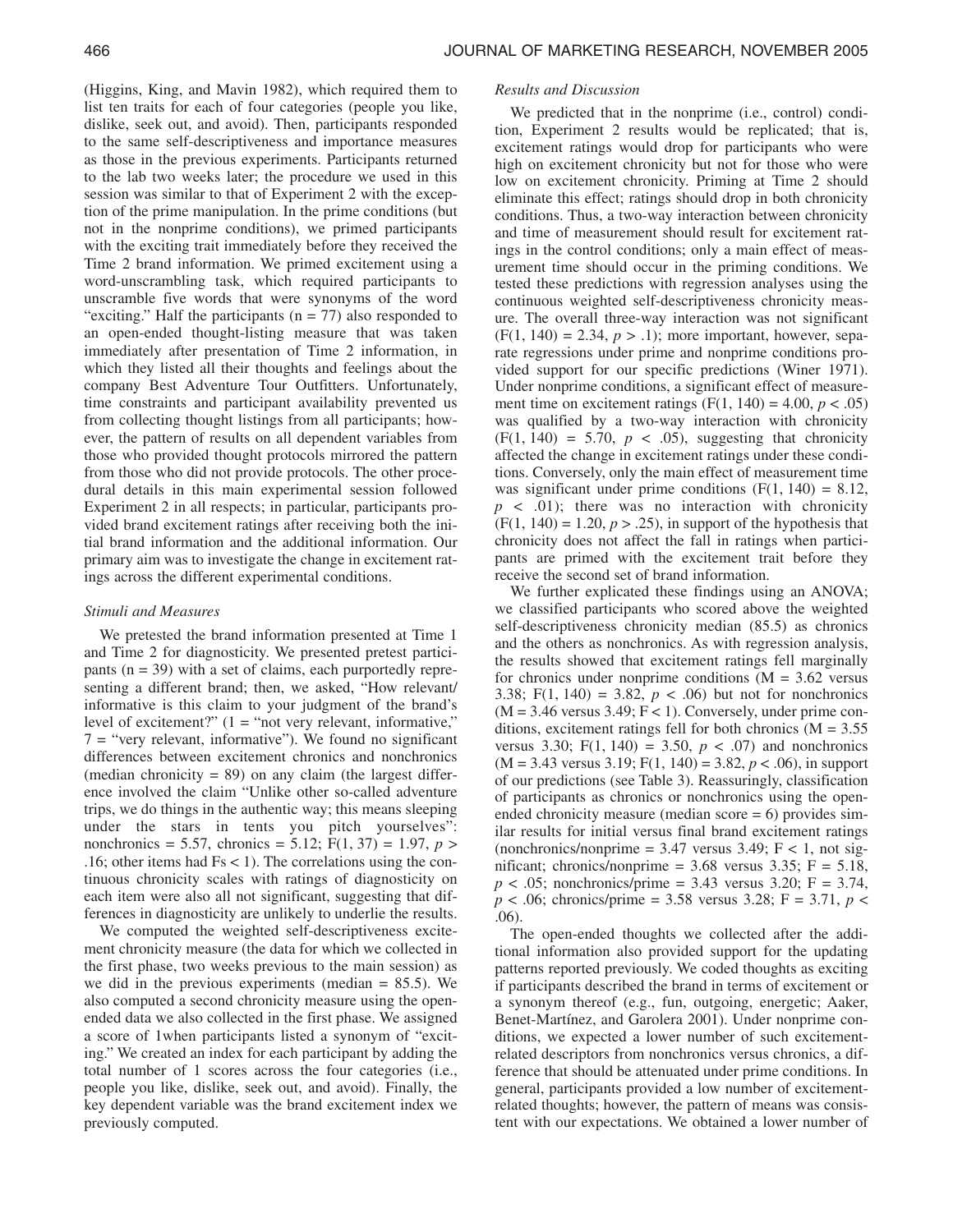*Nonchronics Chronics No Prime Prime No Prime Prime* Time 1 3.46c 3.46c 3.43c 3.55c  $\frac{3.46c}{2.55c}$  3.55c Time 2 3.49c 3.49c 3.49c 3.49c 3.49c 3.30c 3.30c 3.38d 3.30c Difference  $-0.03$  .24\* .24\* .25\*

Table 3 MEAN EXCITEMENT RATINGS IN EXPERIMENT 3

 $*$ *p* < .05.

Notes: Additional information had negative trait/positive evaluation implications. n = approximately 35 participants per cell; ratings are on five-point scales such that higher numbers represent higher levels of excitement. Means with different superscripts in the same column are significantly different at *p* < .05.

excitement thoughts for nonchronics versus chronics under nonprime conditions ( $M = .47$  versus 1.05;  $F(1, 73) = 3.18$ ,  $p < .07$ ). In contrast, there was no difference under prime conditions ( $M = .73$  versus .89;  $F < 1$ ). Finally, as in the previous experiments, there was no effect of chronicity on the involvement manipulation check, which measured the extent to which participants had carefully read both sets of brand information ( $M_{nonchronics} = 6.57$  versus  $M_{chronics} =$ 6.38;  $F < 1$ ).

We also ran an additional control condition along with Experiment 3 to examine whether trait impressions after new information reflect updating rather than responses only to new information. Although our theorizing states that people respond to additional information by updating their initial brand personality ratings, participants may have simply been responding to Time 2 information in their final personality ratings; in other words, Time 1 information did not have any effect. To address this issue, we provided a control group  $(n = 39)$  with only new (i.e., Time 2, negative trait) information and asked the group to provide brand personality ratings (compared with the experimental conditions in which participants received initial information, rated the brand's personality, received new information, and rated the brand's personality again). If updating is occurring in our experimental conditions, the final (Time 2) excitement personality ratings in this Time 2–only control condition should be lower than that in the equivalent experimental conditions, in which participants also received the Time 1 information containing positive brand excitement connotations. Thus, we compared the final brand excitement ratings in the control condition with the equivalent experimental conditions (i.e., no prime at Time 2). As we expected, there was a significant main effect of condition  $(F(1, 113) = 4.20$ , *p* < .05), indicating that Time 2 ratings were indeed lower in the control condition  $(M = 3.08)$ , in which we provided no Time 1 information, than in the experimental conditions  $(M = 3.44)$ .

Experiment 3 findings provide further support for one of our key theoretical premises, namely, that differences in trait accessibility play a crucial role in determining how chronics versus nonchronics process incoming information, not only in the context of inference formation but also during inference updating. Specifically, given additional information containing negative trait and positive evaluation implications, we replicated Experiment 2 results under nonprime conditions, documenting a drop in initial brand excitement ratings for trait chronics but not for nonchronics. However, when we made the excitement trait accessible

across conditions through a priming procedure just before exposure to the additional information, both nonchronics and chronics displayed a similar fall in brand excitement ratings. In other words, priming led both groups to engage in inference updating through the same trait inference mechanism, testifying to the crucial role of trait accessibility in inference updating.

The results clarify the accessibility-based mechanism that underlies trait-based inference updating and help rule out the alternative diagnosticity–based explanation for the differences between chronics and nonchronics that we found in the previous experiments. Experiment 3 also makes a stronger case for the effect of chronicity on inferencing by introducing a time delay between the chronicity measures and the main study, reducing the chance that an underlying third variable caused both the chronicity differences and the brand inference differences. Finally, it was also reassuring that an independent and distinct measure of individual chronicity yielded the same pattern of trait inferences as those that our main chronicity measure produced.

## *GENERAL DISCUSSION*

This research explored the updating of brand personality inferences, and to our knowledge, it represents the first documentation of the distinct processes that underlie trait inference updating by people who are chronic versus nonchronic on a trait. In three experiments, we examined the effects of trait accessibility that arise from both chronic and situational sources on inference updating in response to subsequent information after initial inferences have been formed. The results suggest important differences in the way new brand information is incorporated, even when similar initial personality impressions have been formed. In line with the trait inference mechanism, chronics lowered their initially positive personality ratings only when they were exposed to information containing negative trait associations. In contrast, nonchronics receiving incoming information updated their beliefs on the basis of an evaluative inference mechanism, whereby information is examined for overall evaluative implications rather than for trait-related inferences. This pattern of results was robust across decision contexts (e.g., clothing categories, adventure travel), personality domains (e.g., excitement, sophistication), and different measures of chronicity.

Our findings fit well with the social cognition literature on initial inference making, suggesting that responses to incoming information differ on the basis of whether a personality trait is accessible in the consumer's mind. How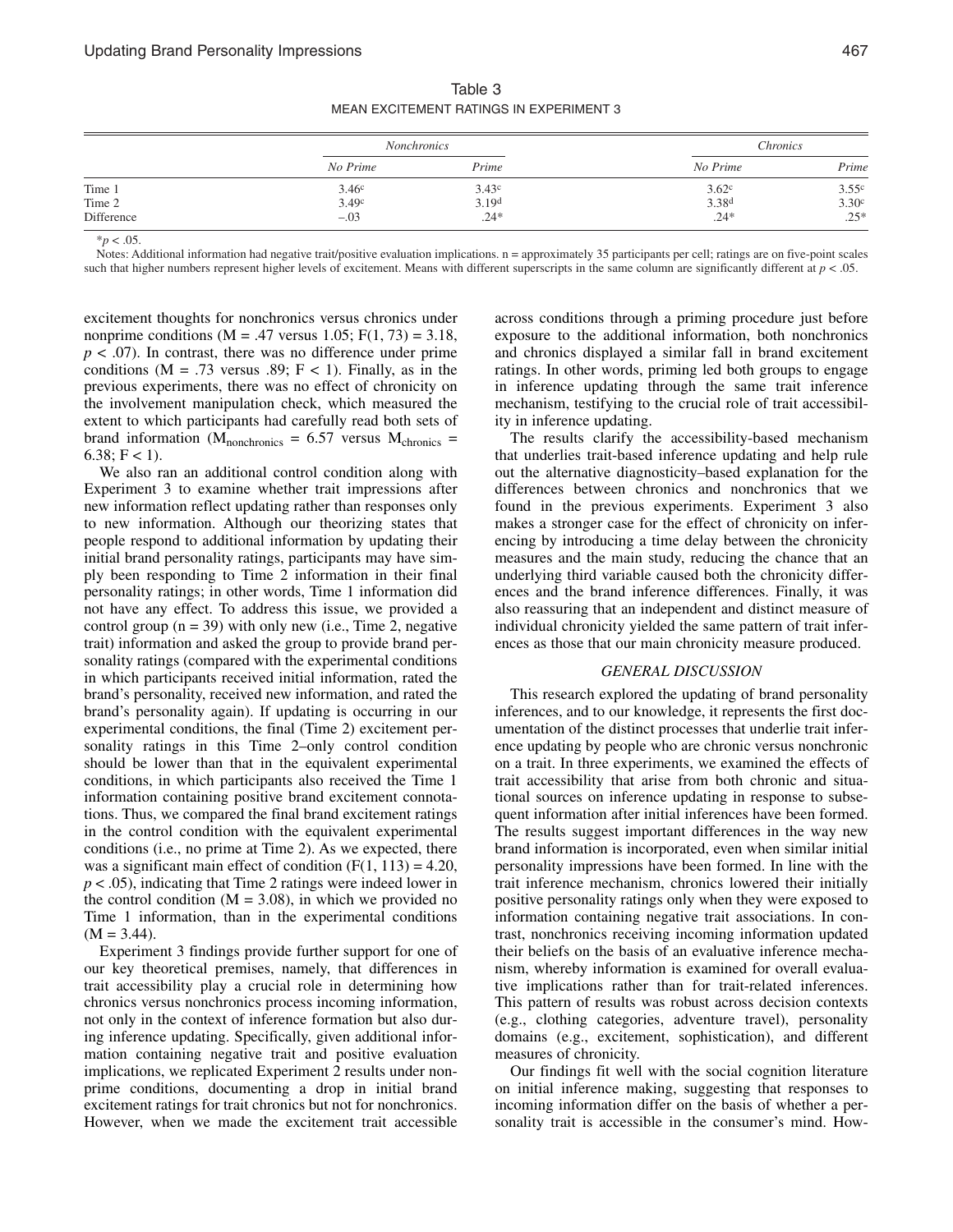ever, of greater theoretical interest, the results illuminate the processes by which people update their inferences. In contrast to the basic premise that incoming brand information is objectively and uniformly assimilated into a person's impressions, our accessibility-based model suggests that the nature of the updating depends on (1) the type of incoming information (e.g., positive versus negative in valence and trait implications) and (2) the way the perceiver views himself or herself (e.g., which traits are chronically accessible). Specifically, brand personality updating for chronics reflects the trait implications of the new information independent of its evaluative implications, whereas updating for nonchronics reflects evaluative implications regardless of trait connotations. Collectively, these findings attest to the important role of trait accessibility in the inferenceupdating process, complementing the documented evidence about the role of accessibility in inference formation (Batra and Homer 2004; Higgins 1996). Furthermore, we add to the existing literature by documenting a process that may be used for inference updating when trait accessibility is low (i.e., updating by way of the evaluative implications of the new information).

We note that our conceptualization of updating processes, though it shares several points of overlap with Pham and Muthukrishan's (2002) model of updating, also differs in certain important respects. The trait accessibility updating process we propose and document for chronics is consistent with their notion that increased compatibility between old and new information increases the likelihood of updating initial inferences. However, our model departs from that of Pham and Muthukrishnan—but is consistent with social inference models that scholars such as Carlston (1980) and Lingle and Ostrom (1979) propose, as well as with halo effect research (e.g., Asch 1946)—in suggesting that even those for whom information is not compatible at Times 1 and 2 (e.g., a trait inference was made at Time 1 but not at Time 2) will update initial inferences using the evaluation inference mechanism. In contrast, Pham and Muthukrishnan's model suggests that these people should not update their initial impressions. We show that nonchronics who have formed an initial brand personality inference (because of temporarily heightened trait accessibility at Time 1) update this impression on the basis of the evaluative implications of new information received at Time 2. These people do not have compatible information in terms of the trait, because they have not drawn a trait-based inference at Time 2. Instead, they consider the evaluative implications of the new information and then use these implications to color their brand personality impressions along a variety of traits.

The issues we address in this research also have practical implications because they help identify when (and how) brand personality associations may be updated for different people. Returning to our opening question—How would a consumer who has made initial inferences about Harley-Davidson being a rugged brand respond to new information that suggests that it is becoming increasingly environmentally conscious?—the answer depends on who that consumer is. Consumers who are chronic on the "rugged" trait may believe that this new information dilutes the brand's "macho ruggedness" image, and they may downgrade their

ruggedness ratings accordingly. However, those who are nonchronic on ruggedness are unlikely to change their initial ruggedness ratings of Harley-Davidson when they receive information about its environmental consciousness (an evaluatively positive claim), unless the situational context succeeds in priming the trait. Our findings also suggest that even in the face of information disconfirming specific personality impressions, marketers can maintain positive brand personality impressions among a segment of consumers (those who are nonchronic on that specific trait) by providing consumers with trait-irrelevant positive information about the brand.

More generally, although practitioners often argue that attitude objects such as brands can be imbued with personality traits (e.g., Ogilvy 1983), the current research suggests that creating a brand personality is a dynamic process that is not controlled solely by the marketer. The same objective stimulus (in this case, brand information) was processed differently by people in terms of personal, subjective meanings associated with how they view themselves and what traits are currently accessible in memory.

Although this article presents a set of findings that contribute to consumer psychology literature focused on inference making, context effects, and brand personality, it also has limitations that suggest areas for further research. Our research is limited to the impression formation context in which brand personality is not strongly held. Further research is necessary to test whether a different process holds when brand impressions are strongly held (e.g., by chronics who have been exposed to a lot of information on the brand–trait relationship over time). In such cases, it could be predicted that initial impressions may be more resistant to change, regardless of the nature of the new information (Higgins and Bargh 1987).

Additional research is also necessary to explore the impact of time duration between initial brand information and subsequent information. The results of the current studies are based on new information presented shortly after the initial brand information, at which time initial trait inferences were accessible across the board (even though the trait itself was not accessible for nonchronics). However, people may receive additional information days, weeks, or even years after first impressions are formed, and the initial trait inference may not be accessible. In this case, additional information containing different evaluative implications from initial information may not lead to updating but rather increased ambivalence about the brand's personality on the dimension in question (Sengupta and Johar 2002).

Finally, in this research, we manipulated brand personality indirectly through usage imagery ("Bondi clothing is always shown at the fashion shows in Milan and Paris"), user imagery ("Bondi clothing is worn by top New York models"), and brand attributes ("Our destinations are one of a kind, not previously explored"). However, brand personality is often manipulated with other variables (e.g., names, logos, advertisements; Batra, Lehmann, and Singh 1993). Do such antecedents of brand personality differ in the degree to which they generate brand inferences (Fournier 1998)? Relatedly, how does new brand information, which is often received through different modes (e.g., personal observation, word of mouth, *Consumer Reports*), interact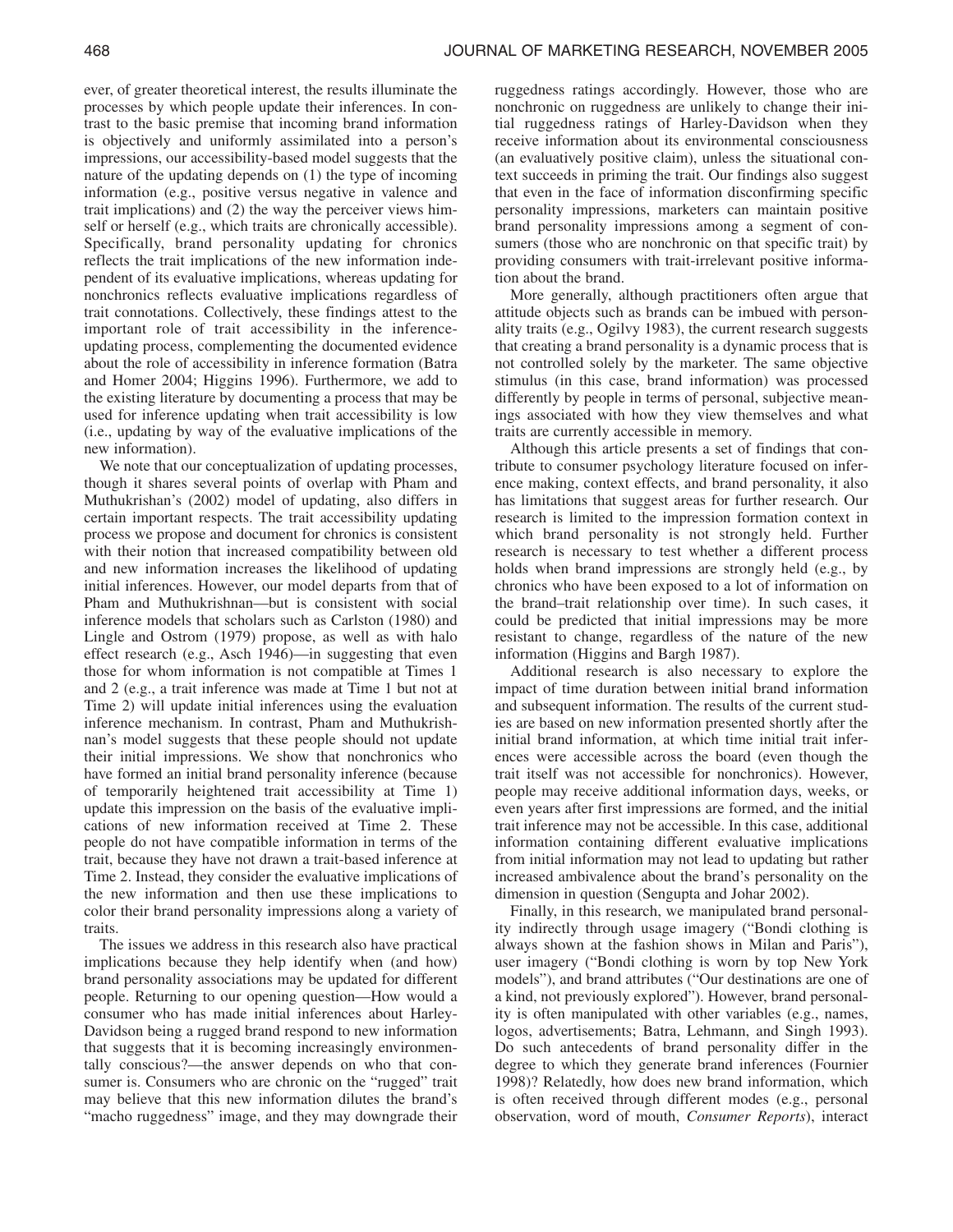with the source of the information on which the personality inference is initially based? More broadly, there is a need for comprehensive and dynamic models that reflect the bidirectional relationship between current brand representations and incoming brand information; the current research provides an initial step in that direction.

#### **REFERENCES**

- Aaker, Jennifer (1997), "Dimensions of Brand Personality," *Journal of Marketing Research*, 34 (August), 347–56.
- -, Veronica Benet-Martínez, and Jordi Garolera (2001), "Consumption Symbols as Carriers of Culture: A Study of Japanese and Spanish Brand Personality Constructs," *Journal of Personality and Social Psychology*, 81 (3), 492–508.
- Asch, Solomon E. (1946), "Forming Impressions of Personality," *Journal of Abnormal and Social Psychology*, 41 (3), 258–90.
- Batra, Rajeev and Pamela Miles Homer (2004), "The Situational Impact of Brand Image Beliefs," *Journal of Consumer Psychology*, 14 (3), 318–30.
- ———, Donald R. Lehmann, and Dipinder Singh (1993), "The Brand Personality Component of Goodwill: Some Antecedents and Consequences," in *Brand Equity & Advertising: Advertising's Role In Building Strong Brands*, David A. Aaker and Alexander L. Biel, eds. Hillsdale, NJ: Lawrence Erlbaum Associates, 67–82.
- Burke, Pamela A., Robert E. Kraut, and Robert H. Dworkin (1984), "Trait, Consistency, and Self-Schemata: What Do Our Methods Measure?" *Journal of Personality and Social Psychology*, 47 (3), 568–79.
- Carlston, Donal E. (1980), "The Recall and Use of Traits and Events in Social Inference Processes," *Journal of Experimental Social Psychology*, 16 (4), 303–328.
- Fabrigar, Leandre R. and Richard E. Petty (1999), "The Role of the Affective and Cognitive Bases of Attitudes in Susceptibility to Affectively and Cognitively Based Persuasion," *Personality and Social Psychology Bulletin*, 25 (3), 363–81.
- Fournier, Susan (1998), "Consumers and Their Brands: Developing Relationship Theory in Consumer Research," *Journal of Consumer Research*, 24 (March), 343–73.
- (2001), "Building Brand Community on the Harley-Davidson Posse Ride," Harvard Business School Note No. 5- 501-052. Boston: Harvard Business School, 1–20.
- Higgins, E. Tory (1996), "Knowledge Activation: Accessibility, Applicability, and Salience," in *Social Psychology Handbook of Basic Principles*, E. Tory Higgins and Arie W. Kruglanski, eds. New York: Guilford Press, 133–68.
	- and John A. Bargh (1987), "Social Cognition and Social Perception," *Annual Review of Psychology*, 38, 369–425.
- and Miguel C. Brendl (1995), "Accessibility and Applicability: Some 'Activation Rules' Influencing Judgment," *Journal of Experimental Social Psychology*, 31 (3), 218–43.
- , Gillian A. King, and Gregory H. Mavin (1982), "Individual Construct Accessibility and Subjective Impressions and Recall," *Journal of Personality and Social Psychology*, 43 (1), 35–47.
- Holbrook, Morris B. (1983), "Using a Structural Model of Halo Effect to Assess Perceptual Distortion Due to Affective Overtones," *Journal of Consumer Research*, 10 (September), 247– 52.
- Johar, Gita V., C. Page Moreau, and Norbert Schwarz (2003), "Gender Typed Advertisements and Impression Formation: The Role of Chronic and Temporary Accessibility," *Journal of Consumer Psychology*, 13 (3), 220–29.
- Kardes, Frank R. (1986), "Effects of Initial Product Judgment on Subsequent Memory-Based Judgments," *Journal of Consumer Research*, 13 (1), 1–11.
- Lingle, John H. and Thomas M. Ostrom (1979), "Retrieval Selectivity in Memory-Based Impression Judgments," *Journal of Personality and Social Psychology*, 37 (2), 180–94.
- Lord, Charles G. and Mark R. Lepper (1999), "Attitude Representation Theory," in *Advances in Experimental Social Psychology*, Vol. 31, Mark P. Zanna, ed. San Diego: Academic Press, 265– 343.
- , Lee Ross, and Mark R. Lepper (1979), "Biased Assimilation and Attitude Polarization: The Effects of Price Theories on Subsequently Considered Evidence," *Journal of Personality and Social Psychology*, 37 (11), 2098–2109.
- Muthukrishnan, A.V., Michel Tuan Pham, and Amitabh Mungale (1999), "Comparison Opportunity and Judgment Revision," *Organizational Behavior and Human Decision Processes*, 80 (3), 228–51.
- Ogilvy, David (1983), *Ogilvy on Advertising*. New York: Random House.
- Petty, Richard E., Curtis P. Haugtvedt, and Stephen M. Smith (1995), "Elaboration as a Determinant of Attitude Strength: Creating Attitudes that Are Persistent, Resistant and Predictive of Behavior," in *Attitude Strength: Antecedents and Consequences*, Richard E. Petty and Jon A. Krosnick, eds. Mahwah, NJ: Lawrence Erlbaum Associates, 93–130.
- Pham, Michel Tuan and A.V. Muthukrishnan (2002), "Search and Alignment in Judgment Revision: Implications for Brand Positioning," *Journal of Marketing Research*, 39 (February), 18–30.
- Plummer, Joseph T. (1985), "How Personality Makes a Difference," *Journal of Advertising Research*, 24 (December– January), 27–31.
- Schwarz, Norbert (1995), "Social Cognition: Information Accessibility and Use in Social Judgment," in *Thinking: An Invitation to Cognitive Science*, Vol. 3, 2d ed., Edward E. Smith and Daniel N. Osherson, eds. Cambridge, MA: MIT Press, 345–76.
- Sengupta, Jaideep, Ronald C. Goodstein, and David S. Boninger (1997), "All Cues Are Not Created Equal: Obtaining Attitude Persistence Under Low-Involvement Conditions," *Journal of Consumer Research*, 34 (March), 351–61.
- and Gita V. Johar (2002), "Effects of Inconsistent Attribute Information on the Predictive Value of Product Attitudes: Toward a Resolution of Opposing Perspectives," *Journal of Consumer Research*, 29 (1), 39–56.
- Sentis, Keith and Hazel Markus (1986), "Brand Personality and Self," in *Advertising and Consumer Psychology*, Vol. 3, Jerry Corrie Olson and Keith Sentis, eds. New York: Praeger Publishers, 132–48.
- Srull, Thomas K. and Robert S. Wyer Jr. (1979), "The Role of Category Accessibility in the Interpretation of Information About Persons: Some Determinants and Implications," *Journal of Personality and Social Psychology*, 37 (10), 166–72.
- and ——— (1980), "Category Accessibility and Social Perception: Some Implications for the Study of Person Memory and Interpersonal Judgments," *Journal of Personality and Social Psychology*, 38 (6), 841–56.
- Thorndike, Edward L. (1920), "A Consistent Error in Psychological Ratings," *Journal of Applied Psychology*, 4 (1), 25–29.
- Winer, Benjamin J. (1971), *Statistical Principles in Experimental Design*, 2d ed. New York: McGraw-Hill.
- Wyer, Robert S., Jr., and Thomas K. Srull (1989), *Social Intelligence and Cognitive Assessments of Personality*. Hillsdale, NJ: Lawrence Erlbaum Associates.